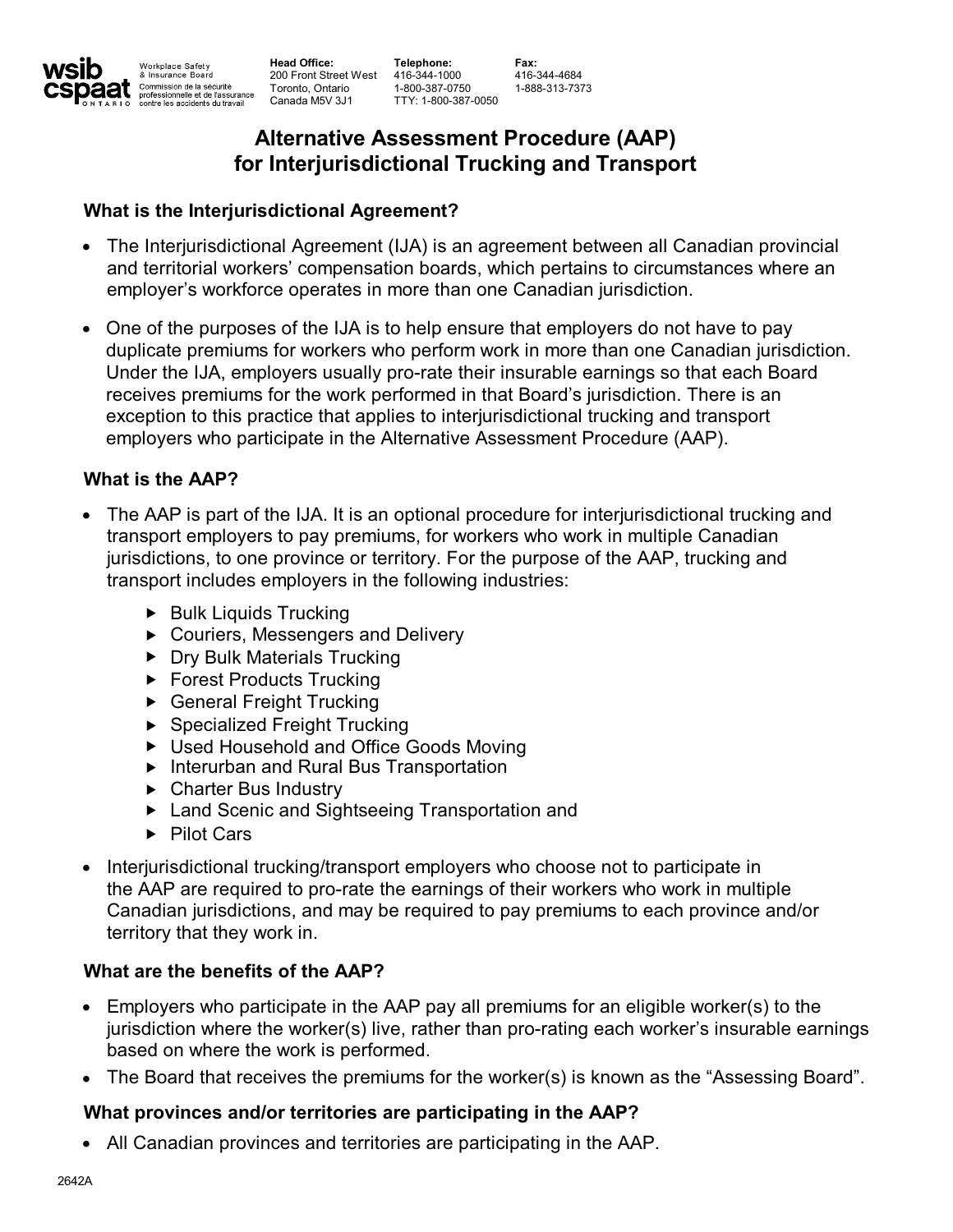## **Who can Ontario be an Assessing Board for under the AAP?**

**The Ontario Workplace Safety and Insurance Board (WSIB) can be the Assessing Board under the AAP for:**

**Ontario resident workers (including workers with optional insurance) in the trucking/transport industry included in the APP who work in Ontario and another Canadian jurisdiction. •**

## **Who can Ontario not be an Assessing Board for under the AAP?**

**The Ontario WSIB cannot be the Assessing Board under the AAP for:**

- **Workers who only work in Ontario; for example, depot, garage, and administrative workers are generally not included in the AAP. The earnings of these workers would be reported to** • Workers who only work in Ontario; for example, c<br>are generally not included in the AAP. The earnir<br>the Ontario WSIB, but not under the AAP.
- **• A non-resident worker**
- **Individuals without a reporting obligation (e.g. independent operators who have not elected to obtain Optional Insurance). •**

### **How do employers apply?**

- **To participate in the AAP in Ontario, interjurisdictional trucking/transport employers whose workers live in Ontario must submit a completed "Application for Alternative Assessment Procedure for Interjurisdictional Trucking and Transport" form to the Ontario WSIB. •**
- **The effective date of AAP participation depends on when the application is received. Applications • received by February 28, of a particular year generally take effect January 1 of the year in which the application is received. For applications received after February 28, participation in the AAP generally starts January 1 of the following year.**
- **The February 28, deadline does not apply where an employer only becomes eligible to participate • in the AAP during the calendar year either because they opened their business during the year or expanded their business during the year to include interjurisdictional trucking/transport. In such as case, participation in the AAP would take effect on the date the employer was eligible for the AAP as long as the application is made within 60 days of eligibility (and the application accepted by the WSIB).**
- **On the application form the employer must identify the provinces and/or territories their workers travel through, the provinces/territories where their workers live and the provinces/territories the** • On the application form the employer mus<br>travel through, the provinces/territories wl<br>employer has a place of business.
- **The employer can send the completed application to the Ontario WSIB's Employer Service Centre by email to employeraccounts@wsib.on.ca, by mail to 200 Front Street West, Toronto, M5V 3J1, o** The employer can send the completed application to the by email to <u>employeraccounts@wsib.on.ca</u>, by mail to a<br>The fax to (416) 344-4684 or 1-888-313-7373.
- **When the Ontario WSIB approves an AAP application and becomes the Assessing Board for an • employer, the Employer Service Centre notifies all of the compensation boards in the jurisdiction listed on the application form that premiums for the Ontario resident workers working in their province or territory are being paid to the Ontario WSIB.**
- **Under the AAP each Board can only be an Assessing Board for workers who reside in that • Board's jurisdiction. This means that employers seeking to participate in the AAP for workers in the interjurisdictional trucking/transport industry who are resident in another Canadian jurisdiction, should contact the workers' compensation board where the worker lives to apply for AAP participation in that jurisdiction.**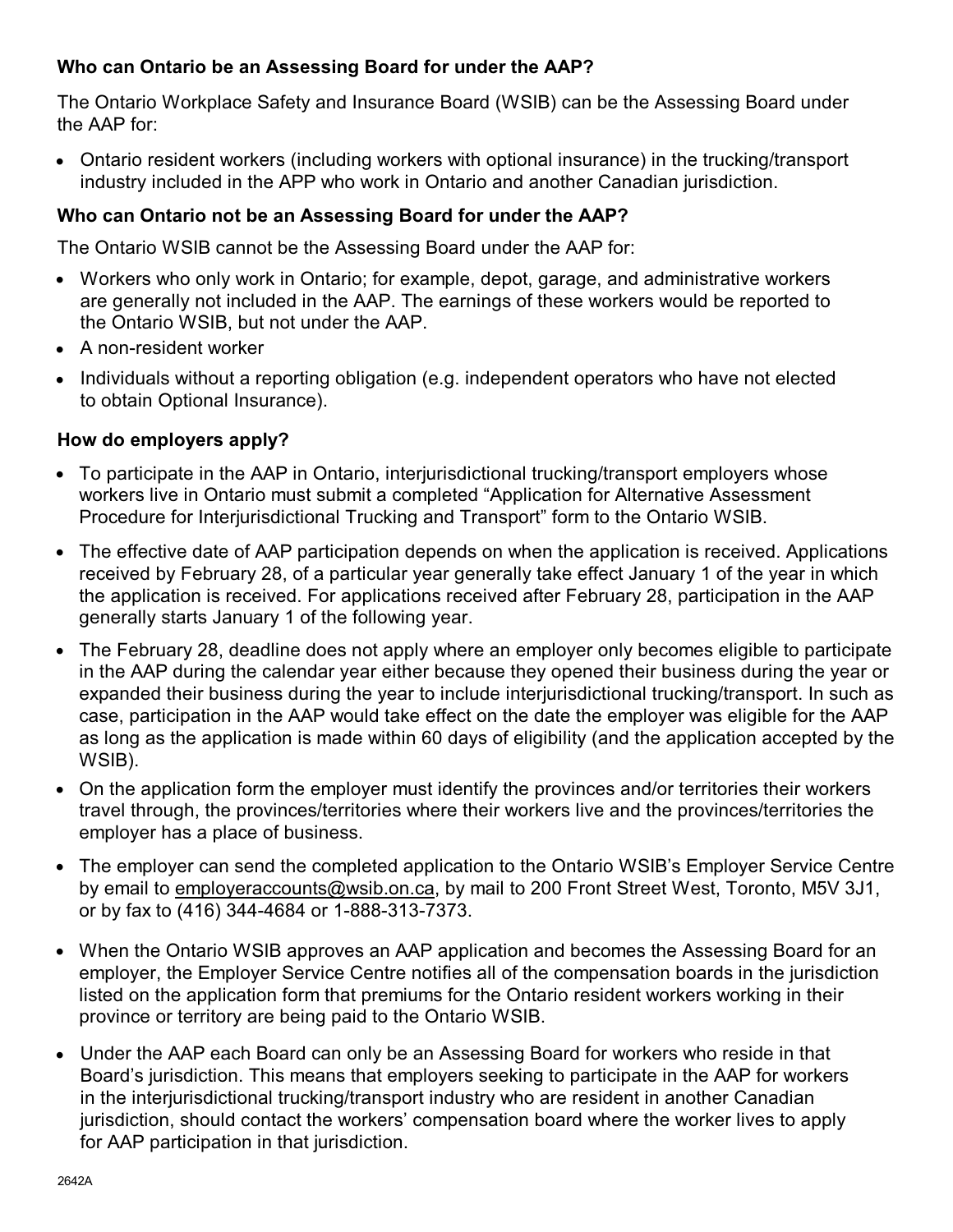### **How can employers withdraw from the AAP?**

- **An employer must provide the Ontario WSIB with a written notice by December 31 to withdraw from the AAP for the upcoming calendar year. •**
- **An employer may not withdraw from the AAP part way through the calendar year, unless the employer is no longer eligible to participate in the AAP. •**

## **How can I obtain more information?**

**If you need additional information, please contact the Employer Service Centre by email at • employeraccounts@wsib.on.ca or by telephone at 1-800-387-0750. Monday to Friday between 7:30 am to 5:00 pm where the first available representative will be happy to assist you.**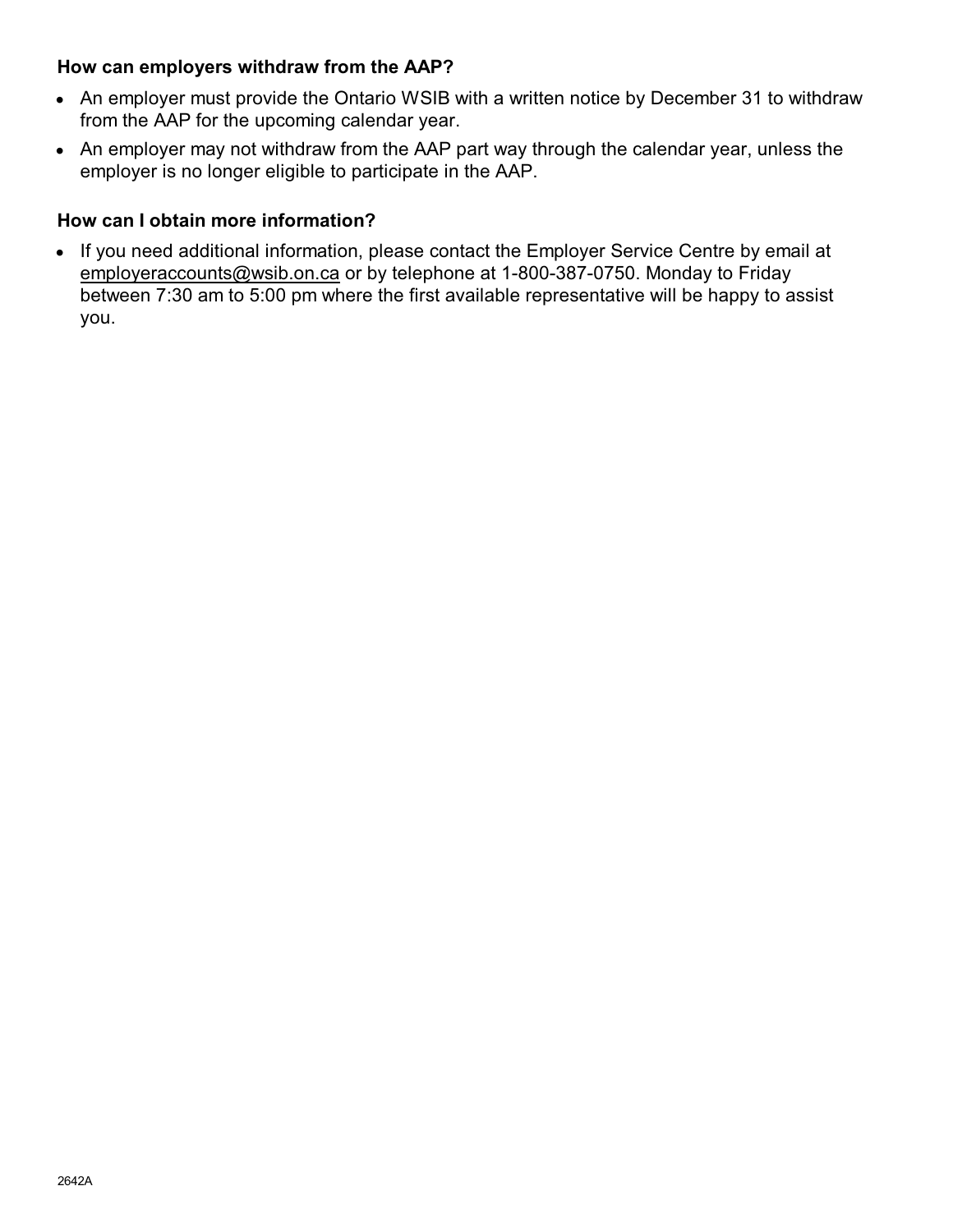

### **Application for Alternative Assessment Procedure (AAP) for Interjurisdictional Trucking and Transport**

**The employer must send the completed application to the Ontario WSIB's Employer Service Centre by mail to 200 Front Street West, Toronto, Ontario, M5V 3J1, or by fax to (416) 344-4684 or 1-888-313-7373.**

| Ontario WSIB account number                                                  |  | Start date of interjurisdictional operations (yyyy-mm-dd) |                                                  |                                        |                           |
|------------------------------------------------------------------------------|--|-----------------------------------------------------------|--------------------------------------------------|----------------------------------------|---------------------------|
| <b>Start Here&gt;</b>                                                        |  |                                                           |                                                  |                                        |                           |
| Legal name                                                                   |  |                                                           | Trade name                                       |                                        |                           |
| Contact person<br>Phone number (include area code)<br><b>Mailing address</b> |  |                                                           | Position title<br>Fax number (include area code) |                                        |                           |
|                                                                              |  |                                                           |                                                  |                                        |                           |
|                                                                              |  |                                                           | Please check as applicable                       | <b>Workers travel</b><br>in or through | <b>Workers</b><br>live In |
| Alberta                                                                      |  |                                                           |                                                  |                                        |                           |
| <b>British Columbia</b>                                                      |  |                                                           |                                                  |                                        |                           |
| Manitoba                                                                     |  |                                                           |                                                  |                                        |                           |
| New Brunswick                                                                |  |                                                           |                                                  |                                        |                           |
| Newfoundland and Labrador                                                    |  |                                                           |                                                  |                                        |                           |
| Northwest Territories and Nunavut                                            |  |                                                           |                                                  |                                        |                           |
| Nova Scotia                                                                  |  |                                                           |                                                  |                                        |                           |
| Ontario                                                                      |  |                                                           |                                                  |                                        |                           |
| Prince Edward Island                                                         |  |                                                           |                                                  |                                        |                           |
| Quebec                                                                       |  |                                                           |                                                  |                                        |                           |
| Saskatchewan                                                                 |  |                                                           |                                                  |                                        |                           |
| Yukon                                                                        |  |                                                           |                                                  |                                        |                           |

#### **Eligible industries**

| Please indicate the industry in which your firm is operating (check all that apply) |                                                  |  |  |  |
|-------------------------------------------------------------------------------------|--------------------------------------------------|--|--|--|
| <b>General Freight Trucking</b>                                                     | Couriers, Messengers and Delivery                |  |  |  |
| Specialized Freight Trucking                                                        | Interurban and Rural Bus Transportation          |  |  |  |
| Used Household and Office Goods Moving                                              | Charter Bus Industry                             |  |  |  |
| <b>Forest Products Trucking</b>                                                     | Land Scenic and Sightseeing Transportation       |  |  |  |
| Dry Bulk Materials Trucking                                                         | Pilot Cars (CU 4569-000 - Other Truck Transport) |  |  |  |
| <b>Bulk Liquids Trucking</b>                                                        | Other (please specify)                           |  |  |  |

#### **Declaration**

- **I am the applicant or its authorized agent. By submitting this application, I confirm that the applicant is seeking to • elect the Alternative Assessment Procedure (AAP); is agreeing to assume obligations under the** *Workplace Safety and Insurance Act 1997;* **and has read or otherwise fully understands the content, requirements, and declaration of this application. Further, I confirm that the information provided is complete and accurate.**
- **The applicant firm grants authority to the Assessing Board to provide information, including personal information, to Participating Boards which, at the sole discretion of the Assessing Board, is considered necessary for the effective** • The applicant firm grants authorit<br>Participating Boards which, at the<br>administration of the AAP.

| Name of authorized signing authority (please print)                | Position title    |
|--------------------------------------------------------------------|-------------------|
| Signature of authorized signing authority                          | Date (yyyy-mm-dd) |
| Please print, sign and date this form before returning to the WSIB |                   |